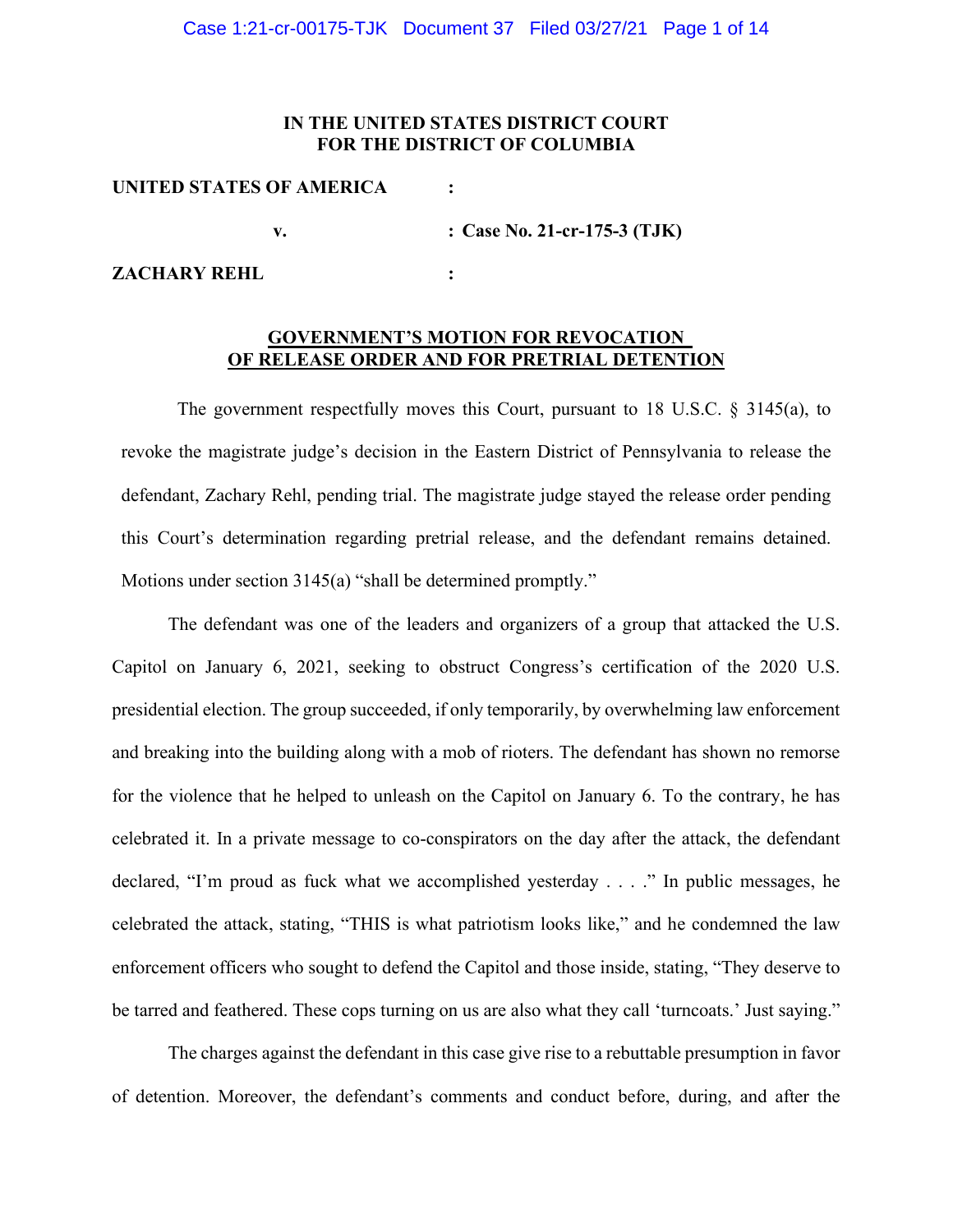# Case 1:21-cr-00175-TJK Document 37 Filed 03/27/21 Page 2 of 14

attack—all of which must be viewed in light of his leadership position—demonstrate the threat he poses to the community going forward. Pre-trial release would allow the defendant to remain in the same circumstances in which he and others planned and launched the attack on January 6. For someone who commands influence over a group with a demonstrated desire for violence, even home detention does little to protect the community. Accordingly, because no condition or combination of conditions will reasonably assure the safety of the community, the government moves pursuant to 18 U.S.C. §§ 3142(e) and (f) for pretrial detention of the defendant.

## **Procedural Background**

On March 10, 2021, a grand jury in the District of Columbia returned a six-count superseding indictment charging the defendant and three others, Ethan Nordean, Joseph Biggs, and Charles Donohoe (collectively, "the defendants"), in connection with the January 6 attack on the U.S. Capitol. Each defendant is charged with conspiracy, in violation of 18 U.S.C. § 371, obstruction of an official proceeding and aiding and abetting, in violation of 18 U.S.C. §§ 1512(c), 2; obstruction of law enforcement during a civil disorder and aiding and abetting, in violation of 18 U.S.C. §§ 231(a)(3), 2; destruction of government property and aiding and abetting, in violation of 18 U.S.C. §§ 1361, 2; and unlawful entry and disorderly conduct, in violation of 18 U.S.C. §  $1752(a)(1)$  and  $(a)(2)$ .

On March 17, 2021, the defendant was arrested in the Eastern District of Pennsylvania pursuant to a warrant issued in connection with the indictment. The government sought pre-trial detention, and, following a detention hearing on March 26, 2021, a magistrate judge ordered the defendant released on certain conditions, including home confinement. The government orally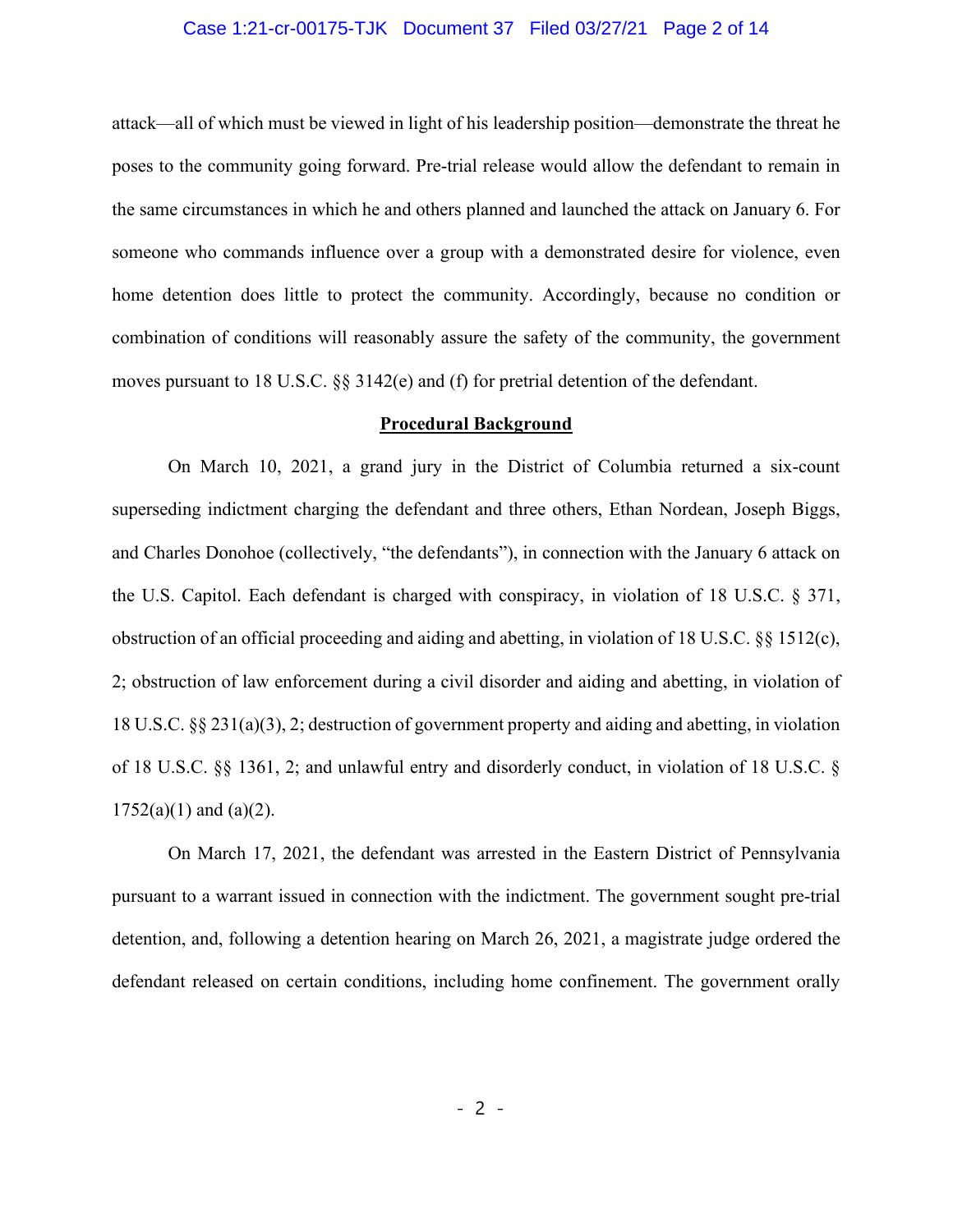# Case 1:21-cr-00175-TJK Document 37 Filed 03/27/21 Page 3 of 14

moved for a stay of the release order pending review in the District of Columbia, and the magistrate judge granted that motion and stayed the order.<sup>1</sup>

# **Factual Background**

As alleged in the indictment, which is incorporated here by reference, the defendant is the president of his local Proud Boys chapter, and he was among the leaders of the members of the Proud Boys organization who had come from across the country to Washington, D.C., motivated by their views regarding the 2020 presidential election, for the events of January  $6<sup>2</sup>$  As a leader, the defendant helped set the tone for the group—and that tone was one of violence. Posting on social media on November 27, 2020, the defendant stated: "Hopefully the firing squads are for the traitors that are trying to steal the election from the American people."

Along with other leaders, the defendant called on Proud Boys members to dress "incognito" and avoid wearing the traditional Proud Boys colors on January 6. In anticipation of the event, he posted a link to an online fundraiser that raised over \$5,500 to fund his and others' travel and equipment for the event. On December 29, 2020, he posted, "I just want to again thank

<sup>1</sup> Co-defendants Nordean and Biggs had been previously charged and arrested. Although they were released on conditions, the government has moved for their pre-trial detention following the unsealing of the indictment. This Court has scheduled a hearing on the government's motions to revoke pretrial release for April 1, 2021. Like the defendant in this case, co-defendant Donohoe was arrested on March 17, 2021, and the government is seeking his pre-trial detention as well. Codefendant Donohoe waived any detention hearing in the district where he was arrested, and a detention hearing in front of a magistrate judge in this district is scheduled for Tuesday, March 30, 2021.

<sup>&</sup>lt;sup>2</sup> As alleged in the indictment, the Proud Boys describes itself as a "pro-Western fraternal" organization for men who refuse to apologize for creating the modern world; aka Western Chauvinists." Proud Boys members routinely attend rallies, protests, and other events, some of which have resulted in violence involving members of the group. There is an initiation process for new members of the Proud Boys, and members often wear black and yellow polo shirts or other apparel adorned with Proud Boys logos to public events.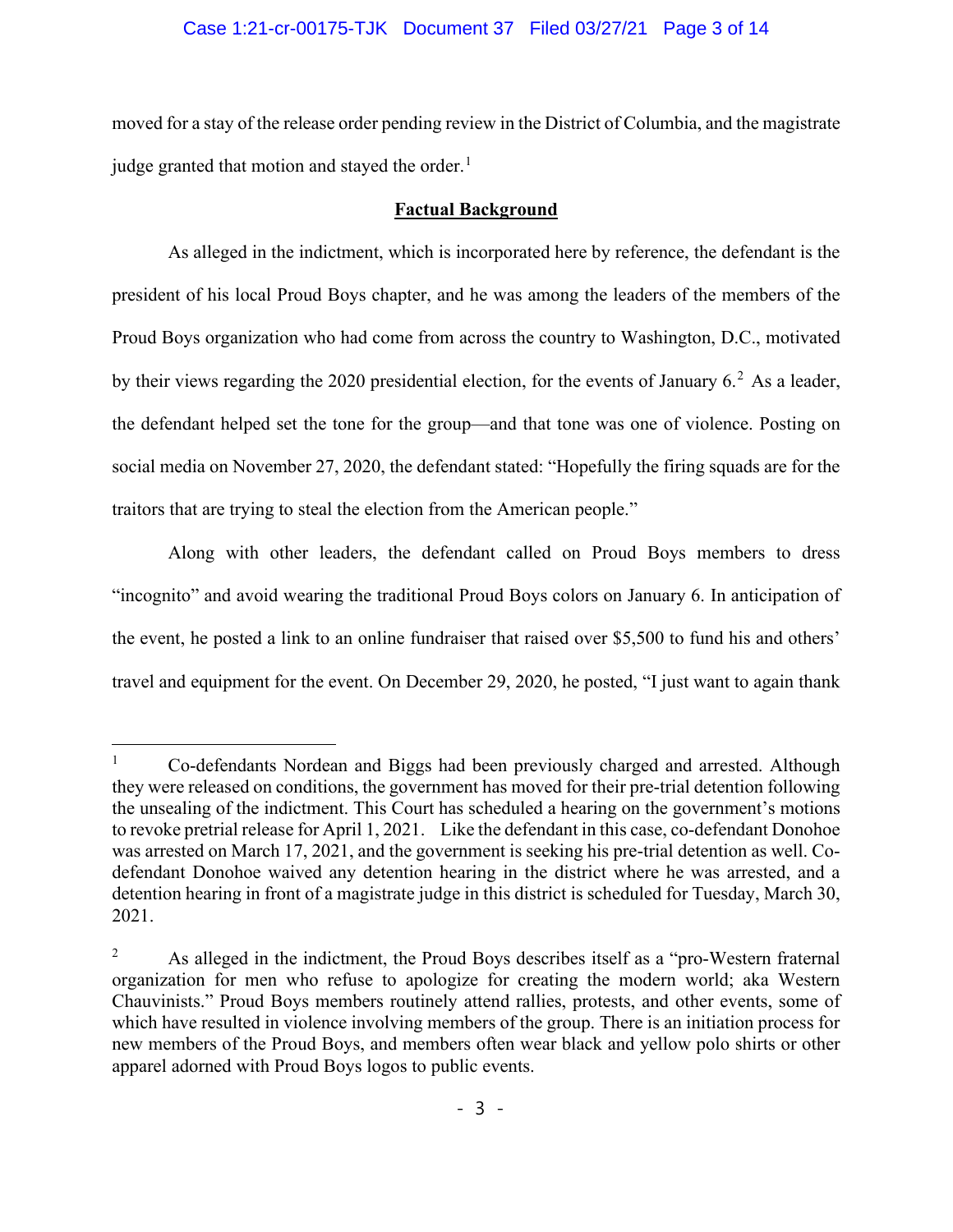# Case 1:21-cr-00175-TJK Document 37 Filed 03/27/21 Page 4 of 14

you all for your help in donating and your support, we love you all, appreciate your support and will be there in force on Jan 6th and many more!"

To assist in the coordination on January 6, the defendant brought a number of programmable radio devices with him, and he assisted in the plans to program and distribute them to ensure the group could communicate through the day. On the morning of January 6, the defendant led the Proud Boys members from their pre-arranged meeting spot at the Washington Monument to the U.S. Capitol, as depicted below:



*Defendant (circled) marching alongside co-defendants Nordean (with bullhorn) and Biggs (checkered shirt) toward the U.S. Capitol on January 6, 2021*

They marched to the east side of the building before returning to the west side, where they gathered near a pedestrian entrance to the restricted Capitol grounds shortly before 1:00 p.m. Within minutes of arriving, the defendant and others in his group joined the crowd in charging police barricades and overwhelming law enforcement.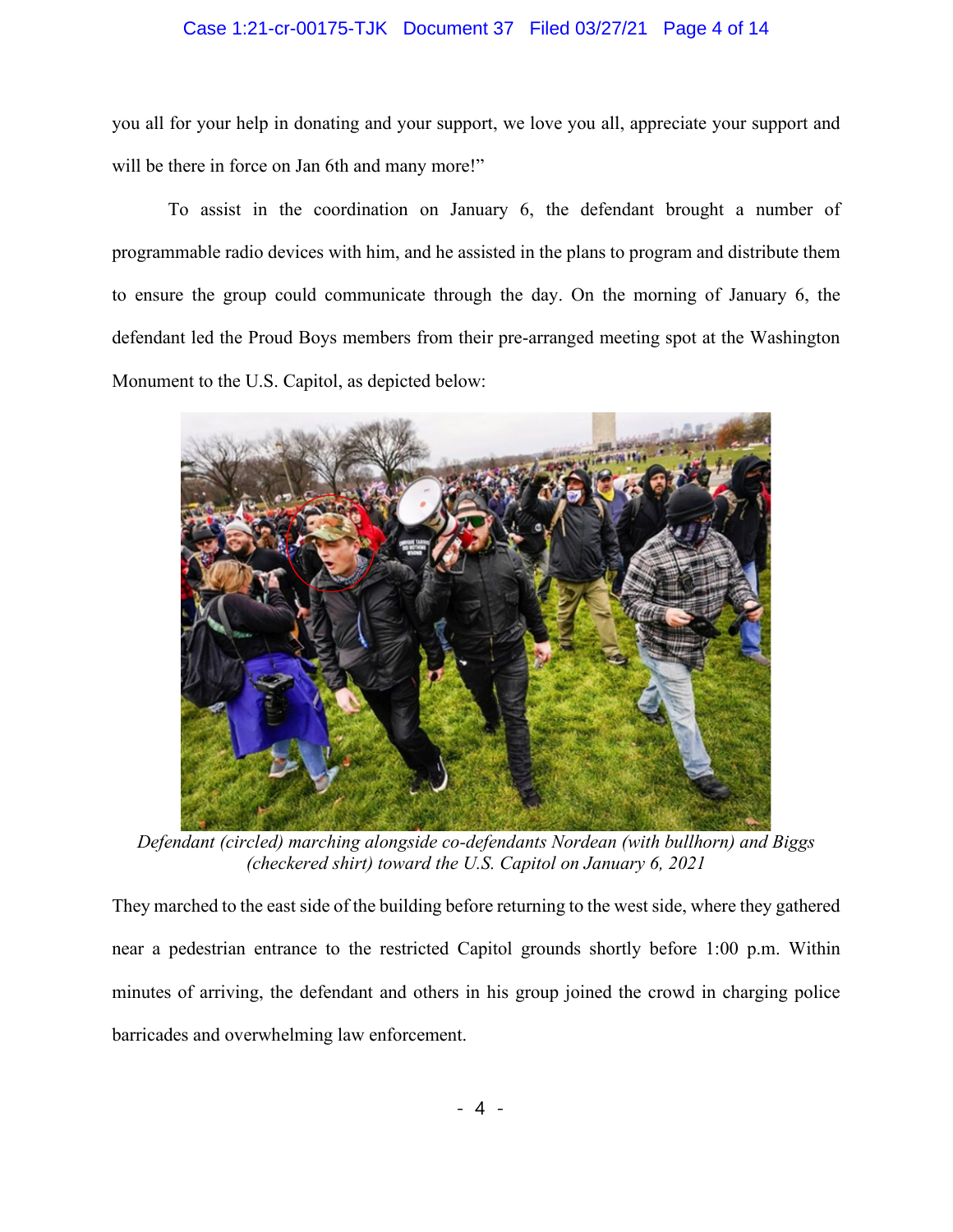# Case 1:21-cr-00175-TJK Document 37 Filed 03/27/21 Page 5 of 14

On Telegram channels that the group had established for the event, the defendant and his co-conspirators were encouraged to "storm the Capitol." The defendant himself "stormed" the Capitol, equipped with a radio and goggles. His entry onto the restricted grounds and, ultimately, into the building, was facilitated by his own acts and those of his co-conspirators, including another member of the Proud Boys, Dominic Pezzola, who robbed a Capitol Police officer of his riot shield, and was later assisted in carrying away that shield by co-defendant Donohoe. Co-defendant Donohoe relayed the news to co-defendant Rehl and other leaders on Telegram, writing, "Got a riot shield!" Pezzola, acting as a member of the conspiracy charged in this case, then broke through a window of the building using the shield, allowing the mob of rioters, including the defendant, to stream inside.<sup>3</sup>



*Defendant inside the U.S. Capitol on January 6, 2021*

<sup>3</sup> Pezzola was previously charged for his role in the January 6 attack. *United States v. Pezzola*, 1:21-cr-52 (D.D.C.).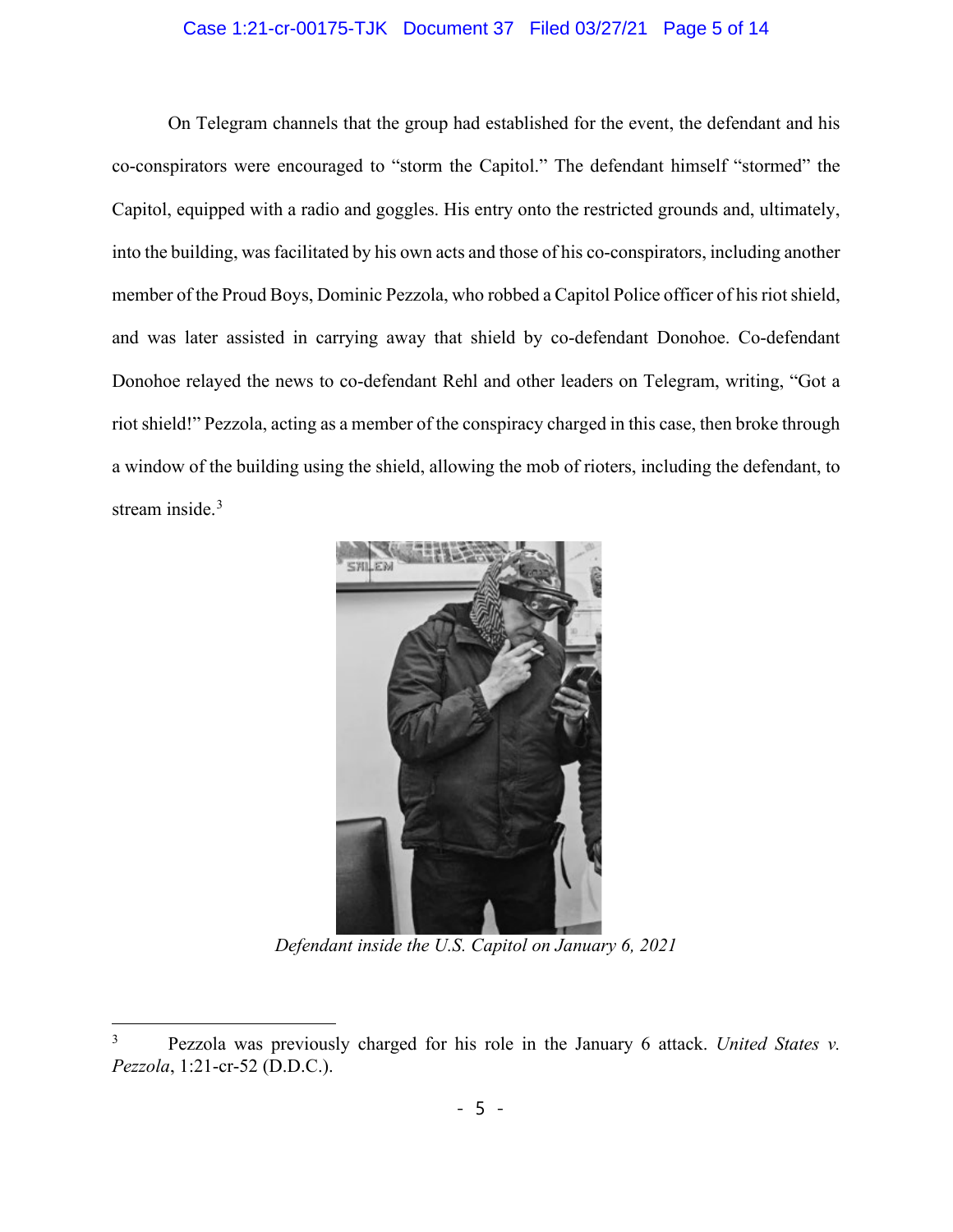## Case 1:21-cr-00175-TJK Document 37 Filed 03/27/21 Page 6 of 14

In a Telegram message following the attack, the defendant stated, "That was NOT what I expected to happen today. All from us showing up and starting some chants and getting the normies all riled up." The defendant celebrated the attack in a public social media post: "THIS is what patriotism looks like. Today was indeed a historical day for sure. I will never forget this for as long as I live, keep the fight up America! When government fears its people, you have freedom, when people fear government, you have tyranny." The following day, he continued to express pride in what he and others had achieved while referencing unspecified plans for the future: "I find this hard to believe now. I'm proud as fuck what we accomplished yesterday, but we need to start planning and we are starting planning, for a Biden presidency."

## **Relevant Legal Principles**

Title 18, U.S.C. § 3145(a) states:

- **(a) Review of a release order –** If a person is ordered released by a magistrate, …
	- (1) the attorney for the Government may file, with the court having original jurisdiction over the offense, a motion for revocation of the order or amendment of the conditions of release . . .

The motion shall be determined promptly.

On the government's motion to review a release order, this Court considers *de novo* the magistrate judge's denial of pre-trial detention. In its discretion, the Court may proceed to rehear the evidence by recalling the witnesses, reviewing transcripts, or by proceeding through proffer and argument. It may take additional evidence from new witnesses or consider arguments not previously raised. In short, the Court may proceed as best enables it to resolve the question posed: whether any condition or combination of conditions will reasonably assure the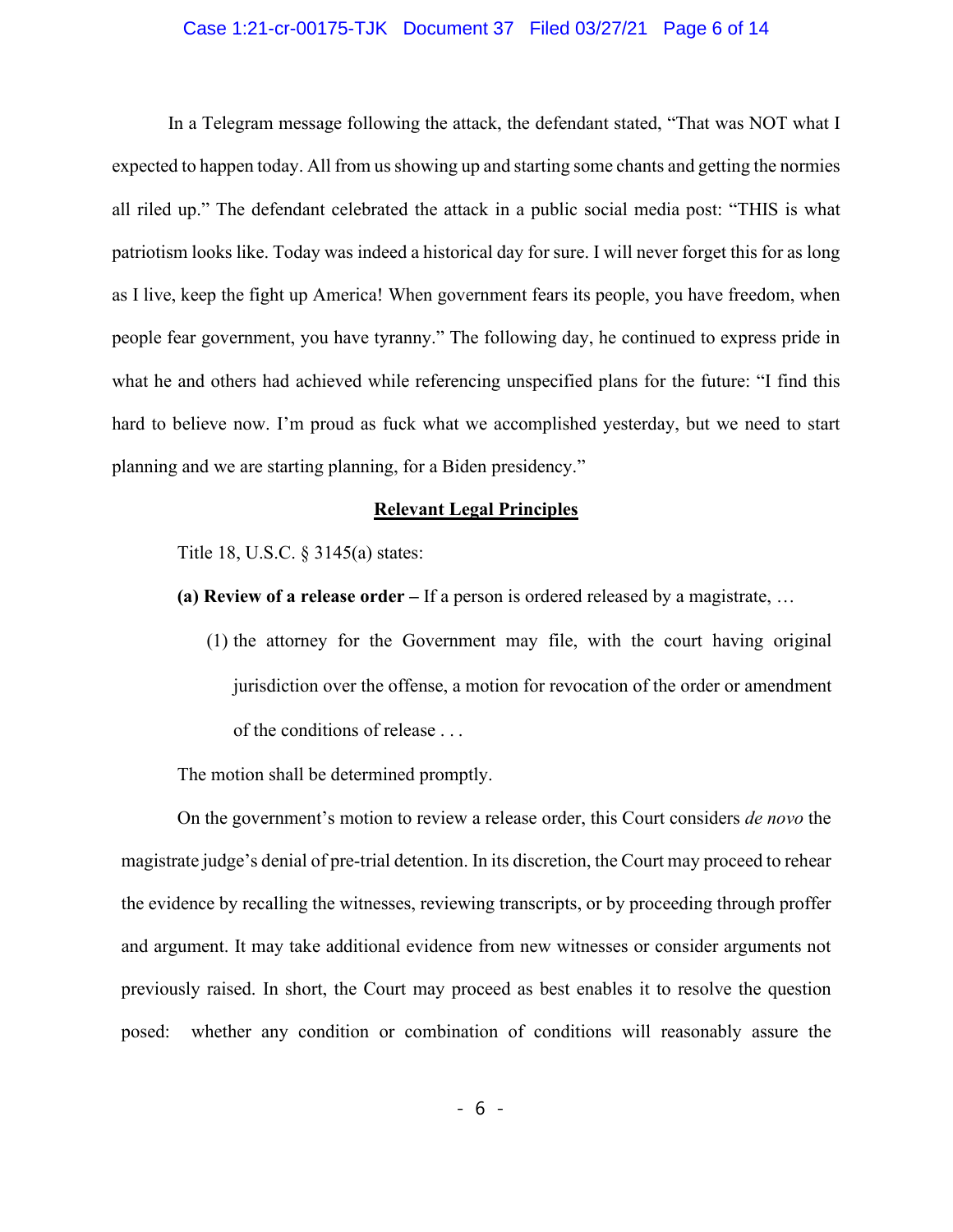# Case 1:21-cr-00175-TJK Document 37 Filed 03/27/21 Page 7 of 14

appearance of the person as required and the safety of any other person and the community. As

the legislative history of the 1984 Bail Reform Act amendments shows:

[T]he language referring to the safety of the community refers to the danger that the defendant might engage in criminal activity to the detriment of the community. The committee intends that the concern about safety be given a broader construction than merely danger of harm involving violence. . .

See S. Rep. No. 225, 98th Cong., 2d Sess. 307, reprinted in 1984 U.S. Code Cong. & Ad.

News 3182, 3195-3196.<sup>4</sup>

.

Under the Bail Reform Act, courts consider the following factors in determining whether

some condition, or combination of conditions, will reasonably assure community safety or the

defendant's appearance at trial and pre-trial proceedings: the nature and circumstances of the

See S.Rep. No. 225, 98th Cong., 2d Sess. 307, reprinted in 1984 U.S. Code Cong. & Ad. News 3182, 3486-3487. (Emphasis added.)

<sup>&</sup>lt;sup>4</sup> To that end, it is worthwhile recalling Congress' intent in 1984 when it enacted the current version of the Bail Reform Act:

Many of the changes in the Bail Reform Act reflect the . . . determination that Federal bail laws must . . . give the courts adequate authority to make release decisions that give appropriate recognition to the danger a person may pose to others if released. . . . The constraints of the Bail Reform Act fail to grant the Courts the authority to impose conditions of release geared toward assuring community safety, or the authority to deny release to those defendants who pose an especially grave risk to the safety of the community. . . . *This broad base of support for giving judges the authority to weigh risks to community safety in pretrial release decisions is a reflection of the deep public concern, which the Committee shares, about the growing problem of crimes committed by persons on release.*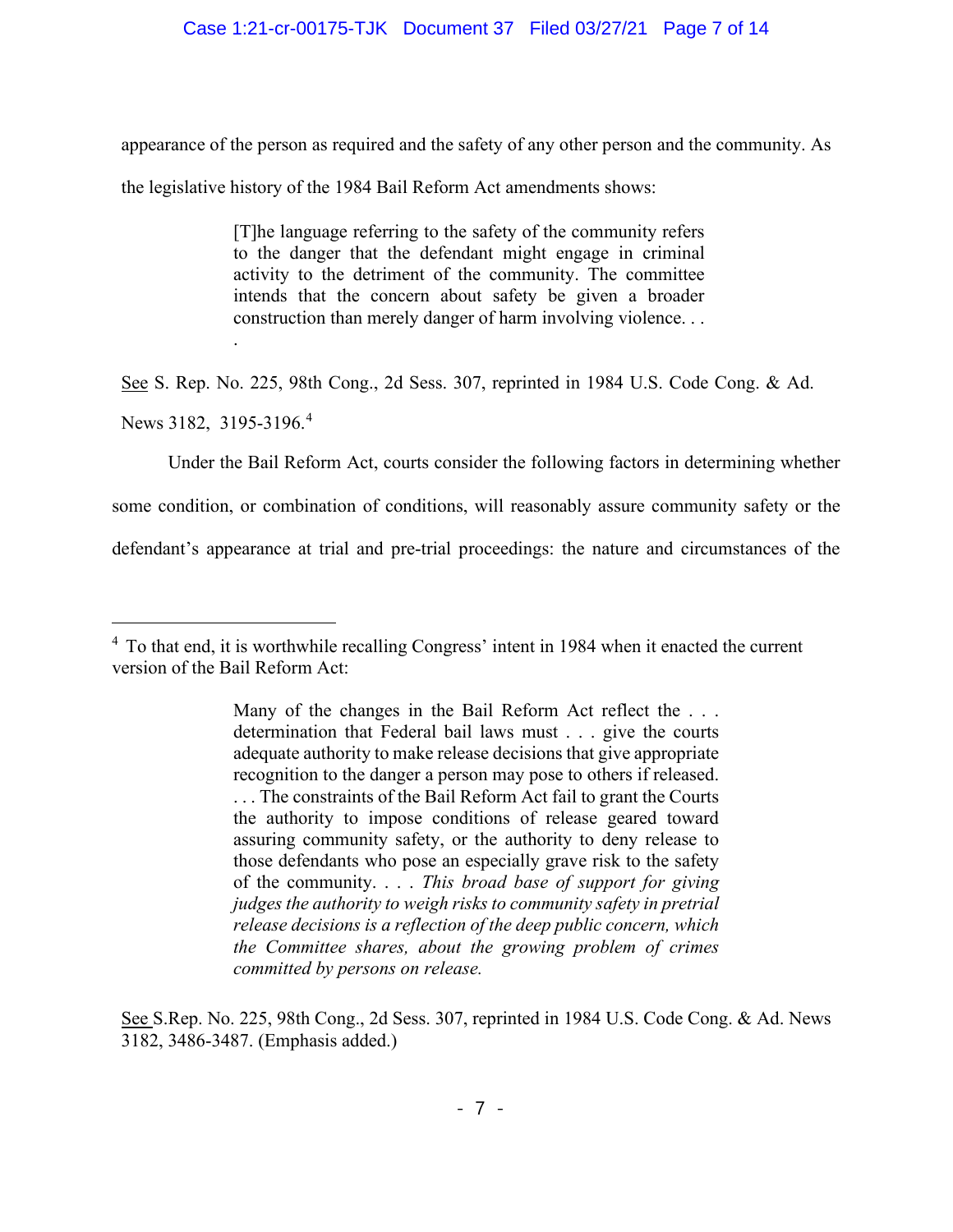## Case 1:21-cr-00175-TJK Document 37 Filed 03/27/21 Page 8 of 14

charged offenses; the weight of the evidence against the defendant; the history and characteristics of the defendant; and the nature and seriousness of the danger to any person or to the community that would be posed by the defendant's release. 18 U.S.C.  $\S 3142(g)$ . A judicial determination that a defendant should be detained pending trial on the ground of community safety must be supported by clear and convincing evidence. *Smith*, 79 F.3d at 1209.

The United States seeks detention pursuant to, *inter alia*, 18 U.S.C. § 3142(e)(3)(C), which provides a rebuttable presumption of detention if there is probable cause to believe that the defendant committed "an offense listed in section 2332b(g)(5)(B) of title 18, United States Code, for which a maximum term of imprisonment of 10 years or more is prescribed." That rebuttable presumption applies to Defendant because destruction of government property in violation of 18 U.S.C. § 1361, is specifically enumerated in 18 U.S.C. § 2332b(g)(5)(B), and it carries a maximum sentence of ten years in prison.<sup>5</sup>

In addition to establishing a rebuttable presumption, the destruction of government property charge independently provides a basis for a detention hearing under 18 U.S.C. §  $3142(f)(1)(A)$ , because the offense is a "crime of violence." For purposes of the bail statute, as relevant here, a crime of violence is defined as "an offense that has an element of the use, attempted use, or threatened use of physical force against the person or property of another," if that crime is punishable by ten years or more in prison. *See* 18 U.S.C. § 3142(f)(1)(A) & 3156. *United States v.* 

<sup>&</sup>lt;sup>5</sup> Judges in the District of Columbia have uniformly held in Capitol riot cases that 18 U.S.C. § 3142(e)(3)(C)'s rebuttable presumption applies to defendants charged under 18 U.S.C. § 1361. *See, e.g.*, *United States v. Nordean*, Case No. 21-mj-195 (C.J. Howell, March 3, 2021); *United States v. Powell*, Case No. 21-mj-197 (C.J. Howell, February 11, 2021); *United States v. Watkins*, Case No. 21-cr-28 (J. Mehta, February 26, 2021); *United States v. Bisgnano*, Case No. 21-cr-36 (J. Nichols, February 26, 2021).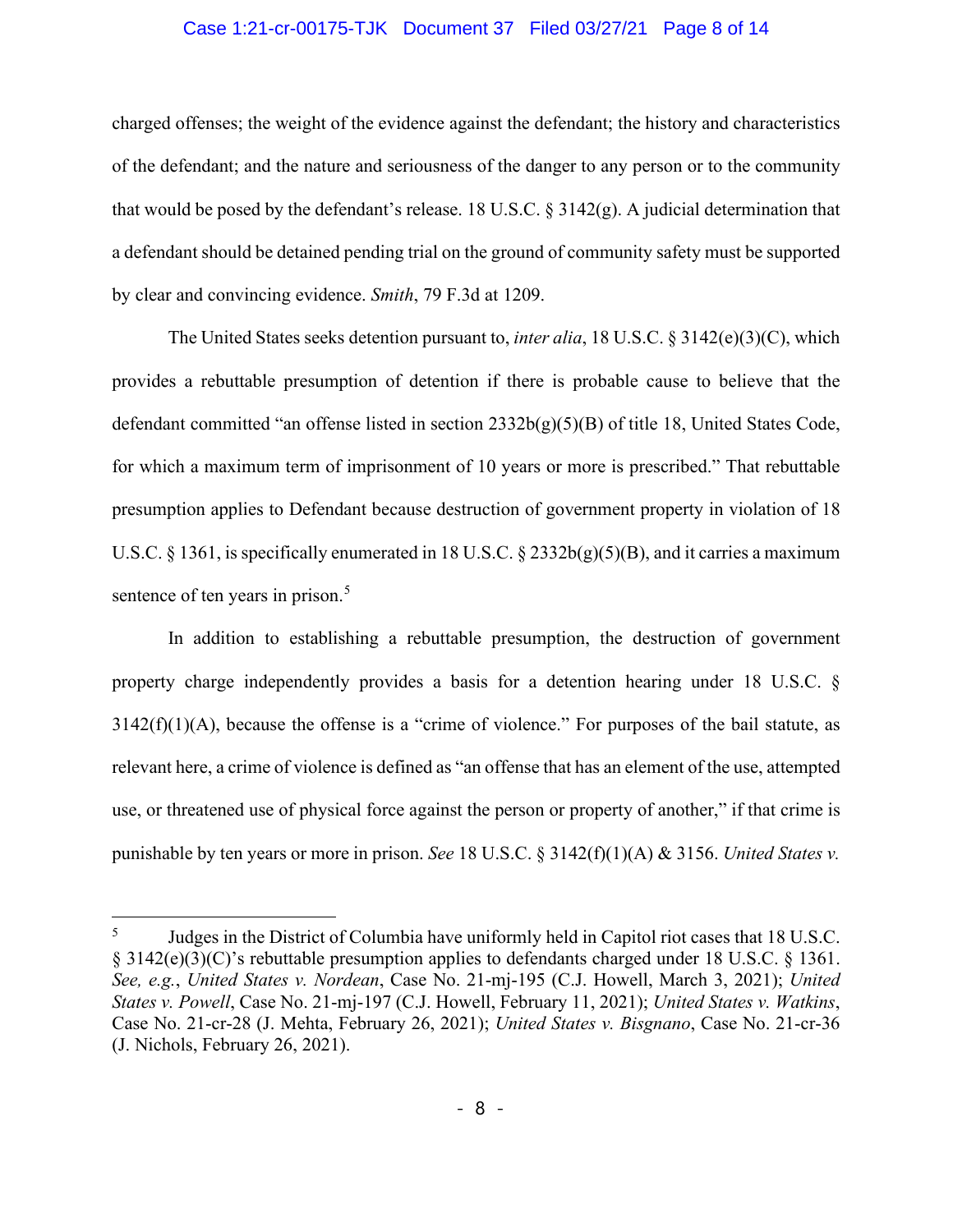#### Case 1:21-cr-00175-TJK Document 37 Filed 03/27/21 Page 9 of 14

*Khatallah*, 316 F. Supp. 2d 207, 213 (D.D.C. 2018) (Cooper, J.) (holding that destruction of government property under a substantially similar statute, 18 U.S.C. § 1363, satisfies a substantially similar elements-clause statute to qualify as a crime of violence). Moreover, when destruction of government property is "calculated to influence or affect the conduct of government by intimidation or coercion," it qualifies as a federal crime of terrorism. See 18 U.S.C. §  $2332b(g)(5)$ .

### **Discussion**

### **1. Nature and Circumstances of the Offenses Charged**

The nature and circumstances of the offenses charged in this case strongly support detention. The defendant is charged by indictment with serious crimes that occurred during an unprecedented attack on the U.S. Capitol that obstructed Congress's certification of the 2020 U.S. presidential election results.

Among the things the Court is statutorily required to consider is whether the defendant is charged with any crimes of violence or terrorism. 18 U.S.C.  $\S$  3142(g)(1). In this case, felony destruction of property is a crime of violence under 18 U.S.C. §§ 3142(f)(1)(A) & 3156, and it qualifies as a federal crime of terrorism, because, consistent with charged conspiracy, the offense was plainly "calculated to influence or affect the conduct of government by intimidation or coercion." *See* 18 U.S.C. §§ 2332b(g)(5)(A) & (B).

The government does not allege that the defendant acted as a principal in the destruction of government property. Rightly so, however, the defendant and his co-conspirators are criminally responsible for the actions taken by others that were foreseeable and in furtherance of the conspiracy and those that they aided and abetted. *See Pinkerton v. United States*, 328 U.S. 640,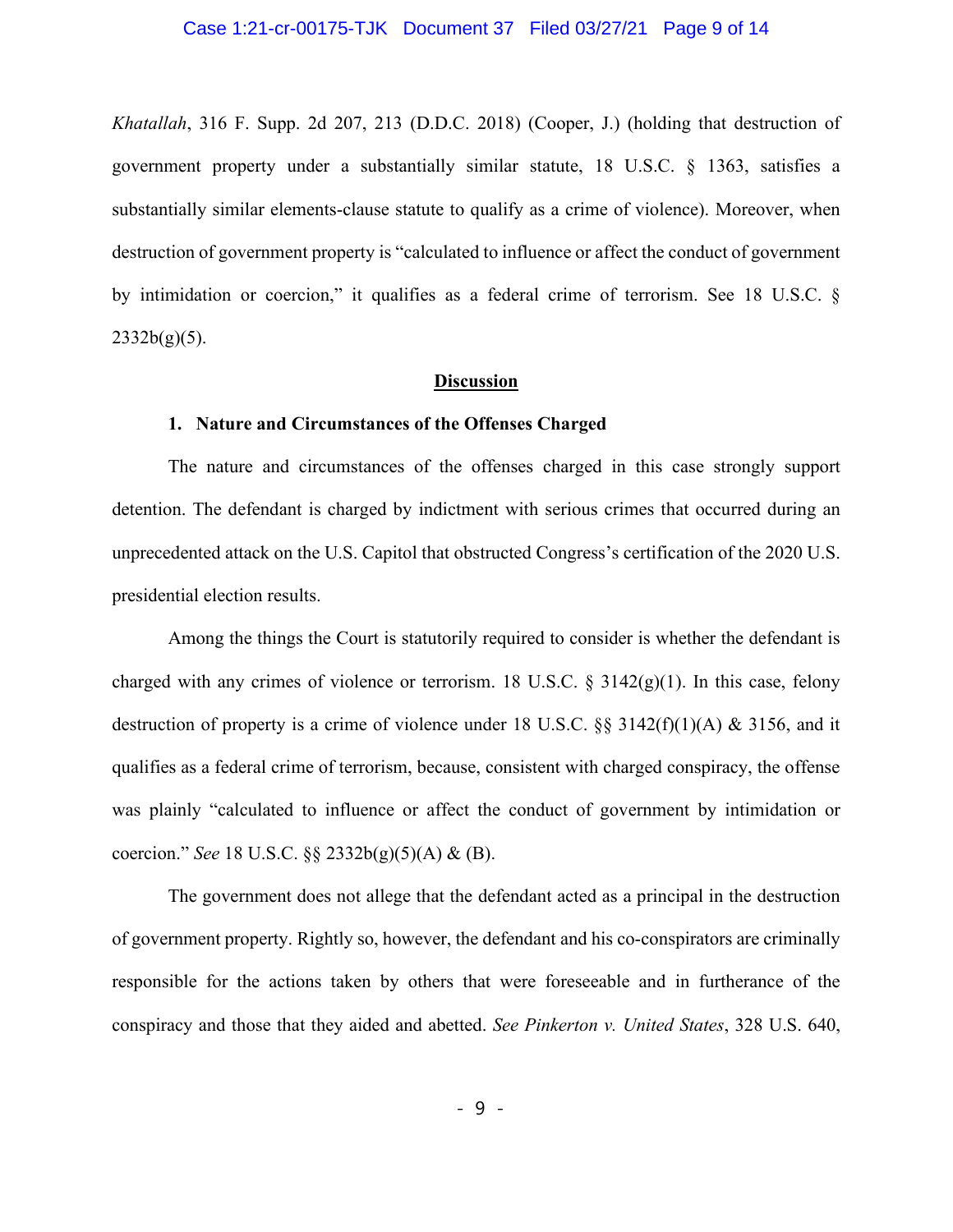### Case 1:21-cr-00175-TJK Document 37 Filed 03/27/21 Page 10 of 14

647 (1946). Here, Pezzola, another Proud Boys member, stole a riot shield along with the defendant's charged co-conspirator, Donohoe. Co-defendant Donohoe, in turn, boasted that they "Got a riot shield!" on a Telegram channel that included the defendant. Because the defendant and Pezzola conspired together (and with others), the defendant is substantively liable for the destruction Pezzola wrought with his stolen riot shield—even if the two are not charged in the same conspiracy. *See United States v. Lopez*, 271 F.3d 472, 480 (3d Cir. 2001) ("a conspiracy need not be charged in order for *Pinkerton*'s doctrine to apply"). For many of the same reasons, moreover, the defendant aided and abetted Pezzola's property destruction. *See United States v. Whitted*, 734 F. App'x 90, 95 n.4 (3d Cir. 2018) (unpublished) (explaining that "*Pinkerton* and aiding and abetting are two alternative theories under which the government may prove a substantive criminal offense"). Here, that includes the destruction of property committed by Pezzola and referenced above.

#### **2. The Weight of the Evidence**

The weight of the evidence against the defendant is strong, and it weighs in favor of pretrial detention. This evidence comes in multiple forms, including the photographs and videos of the defendant and co-conspirators at the Capitol on January 6, 2021, posts and direct messages on social media, and the messages sent and received through Telegram. Together, this evidence paints a clear picture: the defendant was instrumental in planning and leading the attack on the U.S. Capitol by Proud Boys members.

### **3. The History and Characteristics of the Defendant**

To the government's knowledge, the defendant has prior convictions, in 2007 and 2017, for driving under the influence and related offenses. It appears to the government that the defendant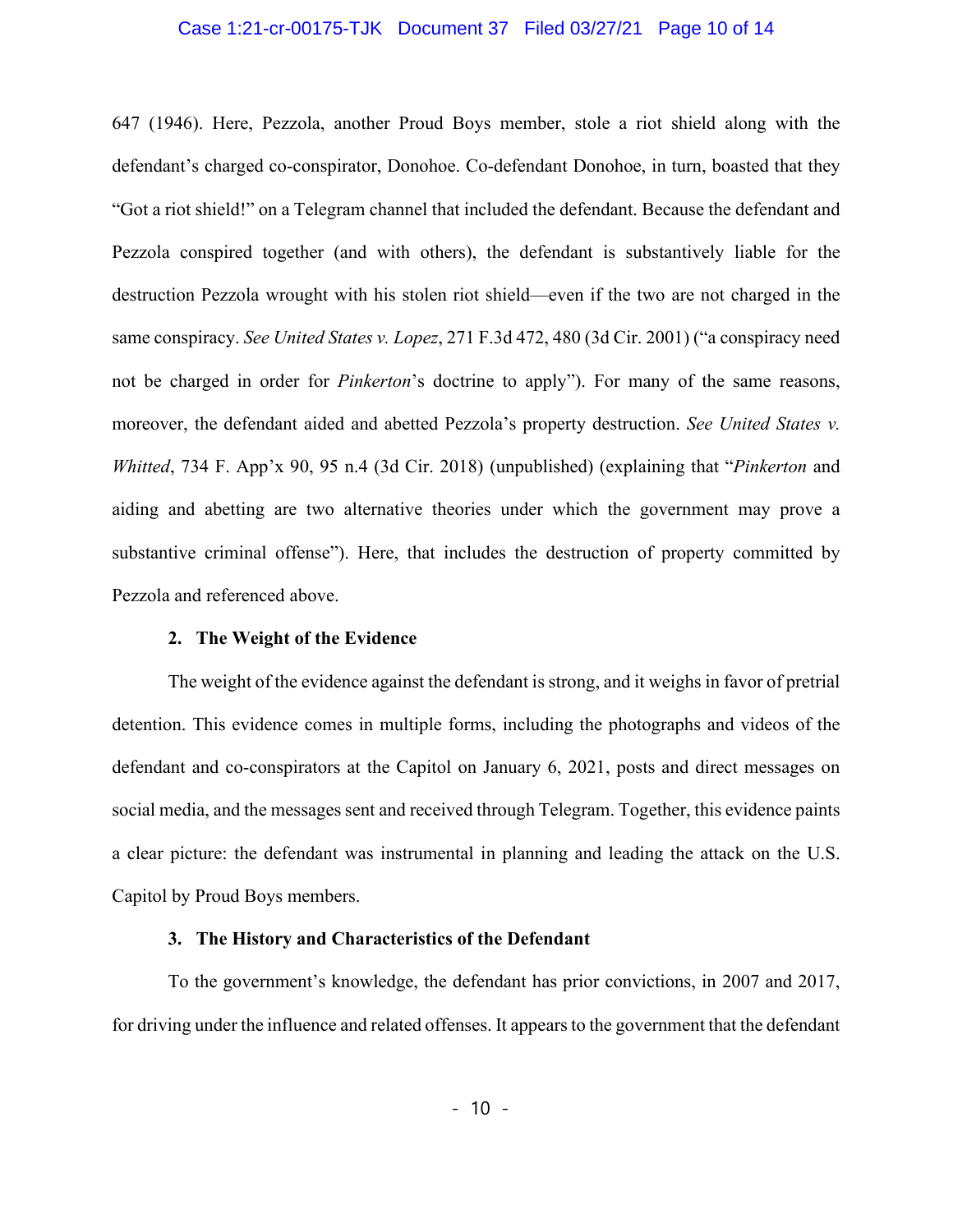## Case 1:21-cr-00175-TJK Document 37 Filed 03/27/21 Page 11 of 14

has strong ties to the area in which he resides. Nonetheless, any family or community ties have already proved insufficient to deter him from embracing a leadership role in the January 6 attack. And the government is unaware of any expression of remorse or contrition by the defendant or any attempt to distance himself from violent conduct of those in his command.

As the Chief Judge in the District of Columbia noted with regard to another Proud Boys member, who in fact marched behind the defendant on January 6, and whom the Chief Judge ordered detained:

[H]is more recent behavior surrounding the events January 6 gives rise to significant concerns about the danger he may present to the community. As explained above, the extent of his involvement in the mob clearly poses a danger. In addition, in the nearly two months that have passed since January 6, defendant has not exhibited any remorse for what occurred at the Capitol. Nothing in the record suggests that he has any remorse about the events of January 6 or disclaimed the beliefs and gang membership animating his actions on that day, and thus there is no evidentiary basis to assume that defendant will refrain from similar activities, if instructed, in the future.

*United States v. Chrestman*, 21-mj-218 (D.D.C.) (ECF 23, at 27-28). Likewise, the defendant has shown no remorse and has not disclaimed "the beliefs and gang membership animating his actions that day." *Id.* On the contrary, as noted above, he has expressed pride in what he and his coconspirators achieved on January 6. Accordingly, there is every reason to believe that the defendant's misplaced pride would animate similar conduct in the future.

# **4. The Nature and Seriousness of the Danger Posed by Release**

Allowing the defendant to be released pending trial, even in home confinement, would leave a man who has the wherewithal to help plan and lead a large group of men in a violent attack to take similar actions in the future. Indeed, he poses the same level of risk to the safety of others and the community that he posed leading up to and on January 6. That risk, to be sure, is based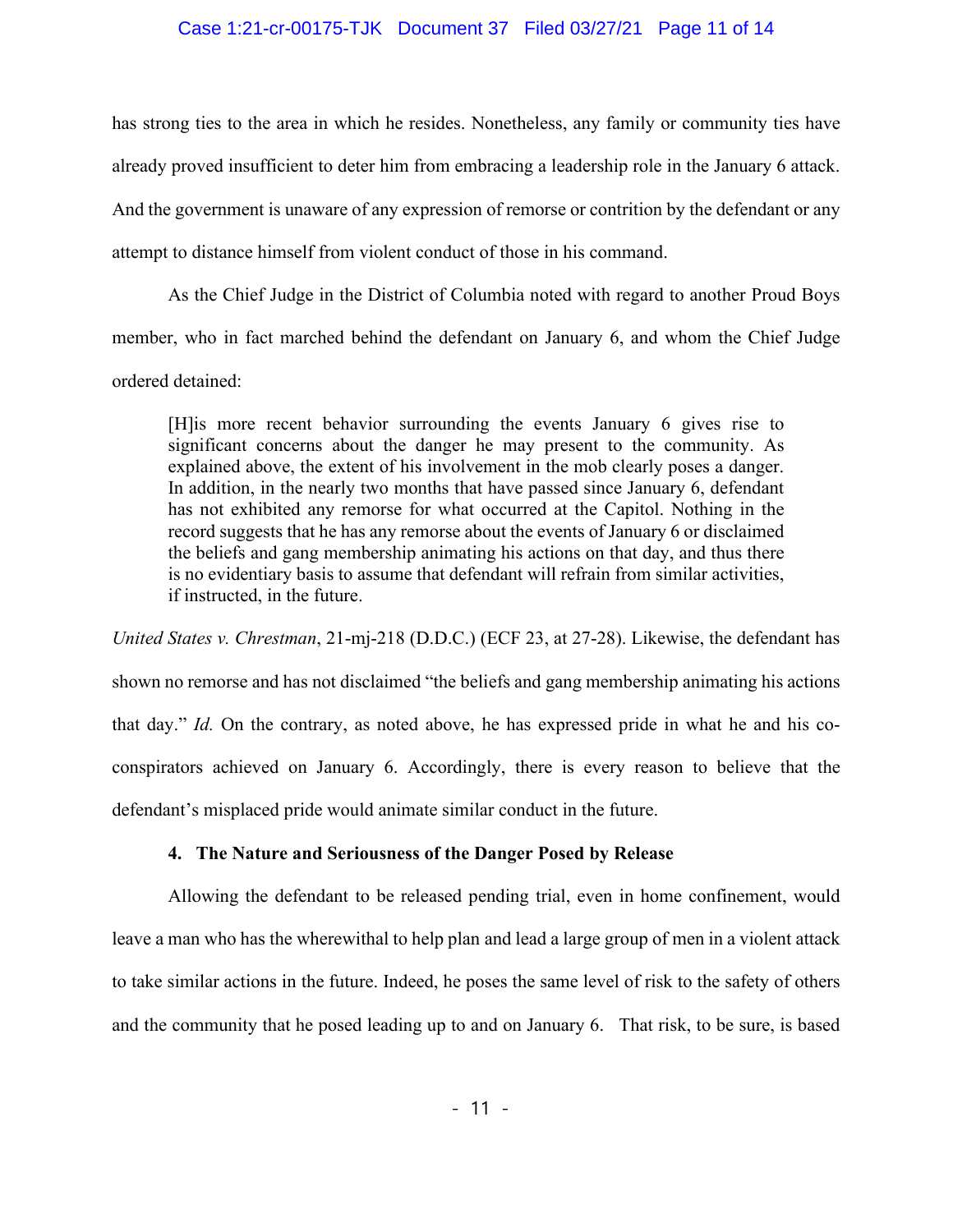# Case 1:21-cr-00175-TJK Document 37 Filed 03/27/21 Page 12 of 14

on the defendant's role as a leader, planner, and organizer. But that is precisely why he is dangerous. As the court of appeals noted in remanding a detention decision in a Capitol riot case, "those who actually assaulted police officers and broke through windows, doors, and barricades, and *those who aided, conspired with, planned, or coordinated such actions*, are in a different category of dangerousness than those who cheered on the violence or entered the Capitol after others cleared the way." *United States v. Munchel*, 21-3010, at 18-19 (D.C. Cir. March 26, 2021) (emphasis added).

As the defendant himself wrote on January 7: "I'm proud as fuck what we accomplished yesterday, but we need to start planning and we are starting planning, for a Biden presidency." The logical interpretation of this statement is that the defendant and his co-conspirators' "planning" involves more of the violence and lawlessness unleashed on January 6 that filled the defendant with pride. For the safety of others and the community, he should be detained pending trial.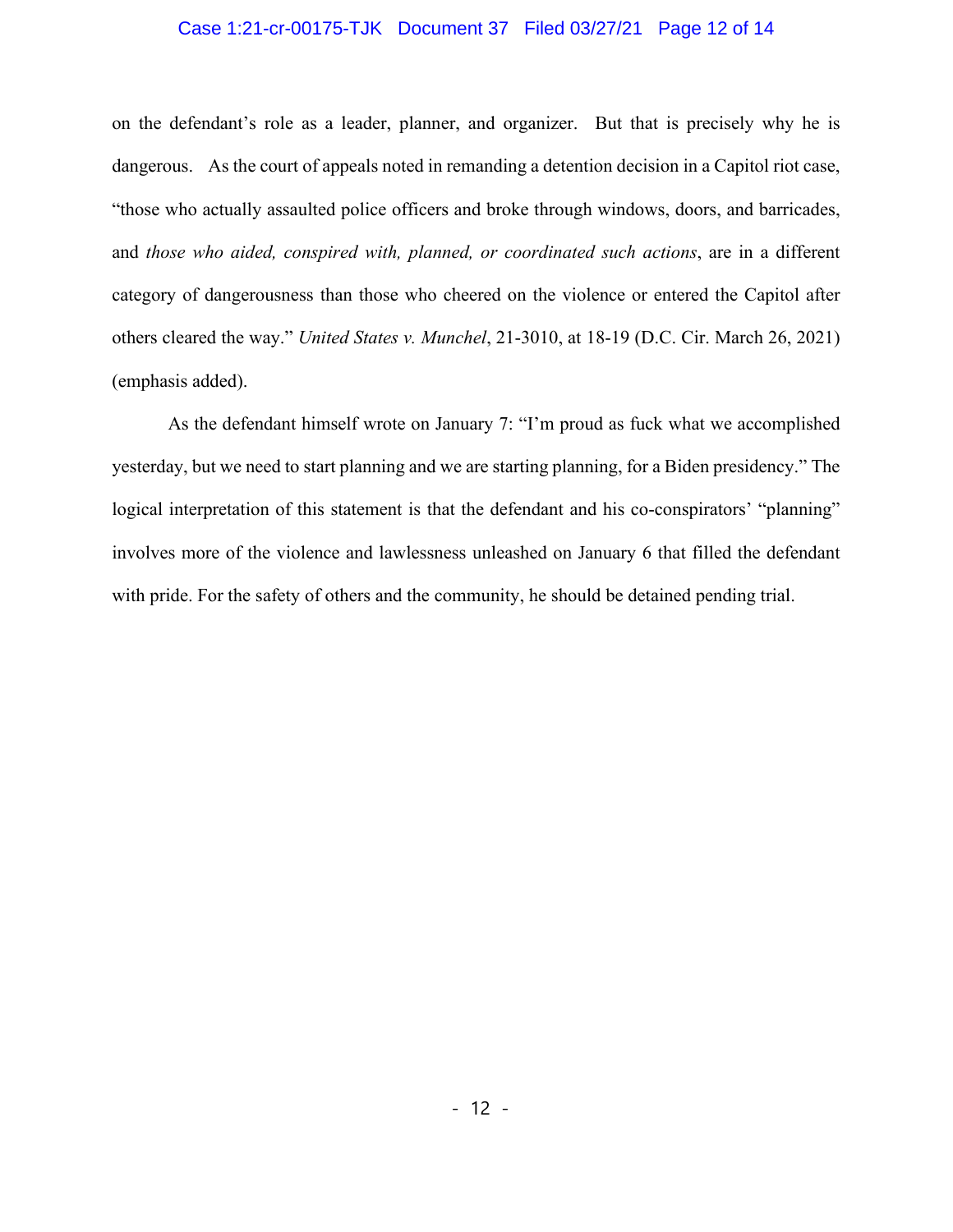# **CONCLUSION**

The defendant cannot rebut the presumption in favor of detention under 18 U.S.C. §  $3142(e)(3)(C)$ . Even if he could, there is clear and convincing evidence that no condition or combination of conditions will reasonably assure the safety of the community if the defendant is released, even to home confinement.

WHEREFORE, the government respectfully requests that the Court revoke the order of release and order that the defendant be detained pending trial in the District of Columbia.

> Respectfully submitted, CHANNING D. PHILLIPS Acting United States Attorney D.C. Bar No. 415793

*/s/ Luke M. Jones*

LUKE M. JONES, VA Bar No. 75053 JASON B.A. MCCULLOUGH, DC Bar No. 998006 JAMES B. NELSON, DC Bar No. 1613700 U.S. Attorney's Office for the District of Columbia Assistant United States Attorneys 555 4th Street, N.W. Washington, D.C. 20530 (202) 252-7066